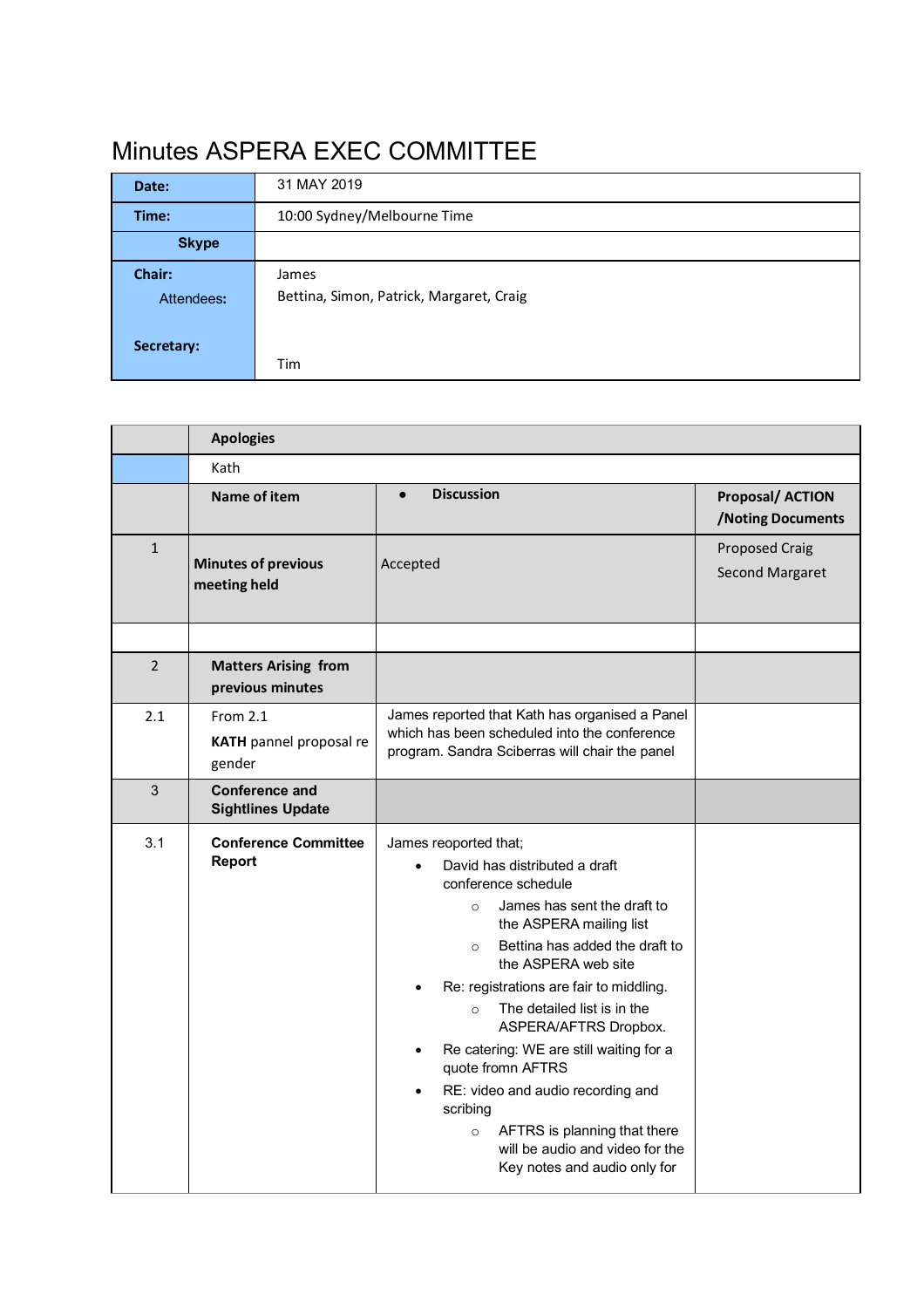|     |                           | the panels.<br>James reported that AFTRS<br>$\circ$<br>has committed to providing<br>scribing / content capture.<br>Simon reported that he is<br>$\circ$<br>testing content capture and<br>analysis tools in particular<br>Slido<br>James reminded the committee that Gill Leahy<br>was retiring. The committee noted that<br>retirement is a significant milestone and<br>discused how best to acknowledge Gill's<br>contribution to ASPERA and the options to do<br>so. A Descision was defered pending<br>confirmation that Gill will be attending the<br>ASPERA conference                                                                                                                                                                                                                                                                                                                   | DESCISION:<br>To purchase a modestly<br>priced gift<br><b>ACTION</b><br>Craig to seek<br>confirmation that Gill<br>will be attending the<br>conference |
|-----|---------------------------|--------------------------------------------------------------------------------------------------------------------------------------------------------------------------------------------------------------------------------------------------------------------------------------------------------------------------------------------------------------------------------------------------------------------------------------------------------------------------------------------------------------------------------------------------------------------------------------------------------------------------------------------------------------------------------------------------------------------------------------------------------------------------------------------------------------------------------------------------------------------------------------------------|--------------------------------------------------------------------------------------------------------------------------------------------------------|
| 3.2 | <b>Sightlines Report?</b> | Patrick reported that:<br>Christine Rogers (?) had joined the<br>team as an RA and has been liasing<br>with Leo re what was good and what<br>was not so good last time.<br>Smiliana has joined as an organiser<br>٠<br>bringing her experience from previous<br>iterations.<br>Patrick was forming an organising<br>committee, hoping that there will also<br>be ASPERA input,<br>Plans for opening night are progressing<br>Including a guest film maker<br>$\circ$<br>with an "in conversation"<br>section,<br>Submission are slow but expected to<br>pick up nearer the deadline.<br>There was potential to launch the<br>Palgrave Hand Book<br>Patrick is in discussion with Joanna<br>Callaghan as apossible Key Note<br>speaker,<br>Smiliana is working an a potential<br>plenary panel to close the event.<br>Suggested special event to allow John<br>Hughes to screen a film from 2012. |                                                                                                                                                        |
| 4   | <b>Treasure report</b>    |                                                                                                                                                                                                                                                                                                                                                                                                                                                                                                                                                                                                                                                                                                                                                                                                                                                                                                  |                                                                                                                                                        |
|     |                           | Simon reported that aproximately half the<br>invoices had been paid and was in the process of<br>reminding the non payers.                                                                                                                                                                                                                                                                                                                                                                                                                                                                                                                                                                                                                                                                                                                                                                       |                                                                                                                                                        |
| 5   | <b>Web Site</b>           |                                                                                                                                                                                                                                                                                                                                                                                                                                                                                                                                                                                                                                                                                                                                                                                                                                                                                                  |                                                                                                                                                        |
| 5.1 | Working bee update        | James reported that<br>Megan Heywood will be facilitating a<br>session in which we identify our goals,<br>their obstacles and the stratergies                                                                                                                                                                                                                                                                                                                                                                                                                                                                                                                                                                                                                                                                                                                                                    |                                                                                                                                                        |